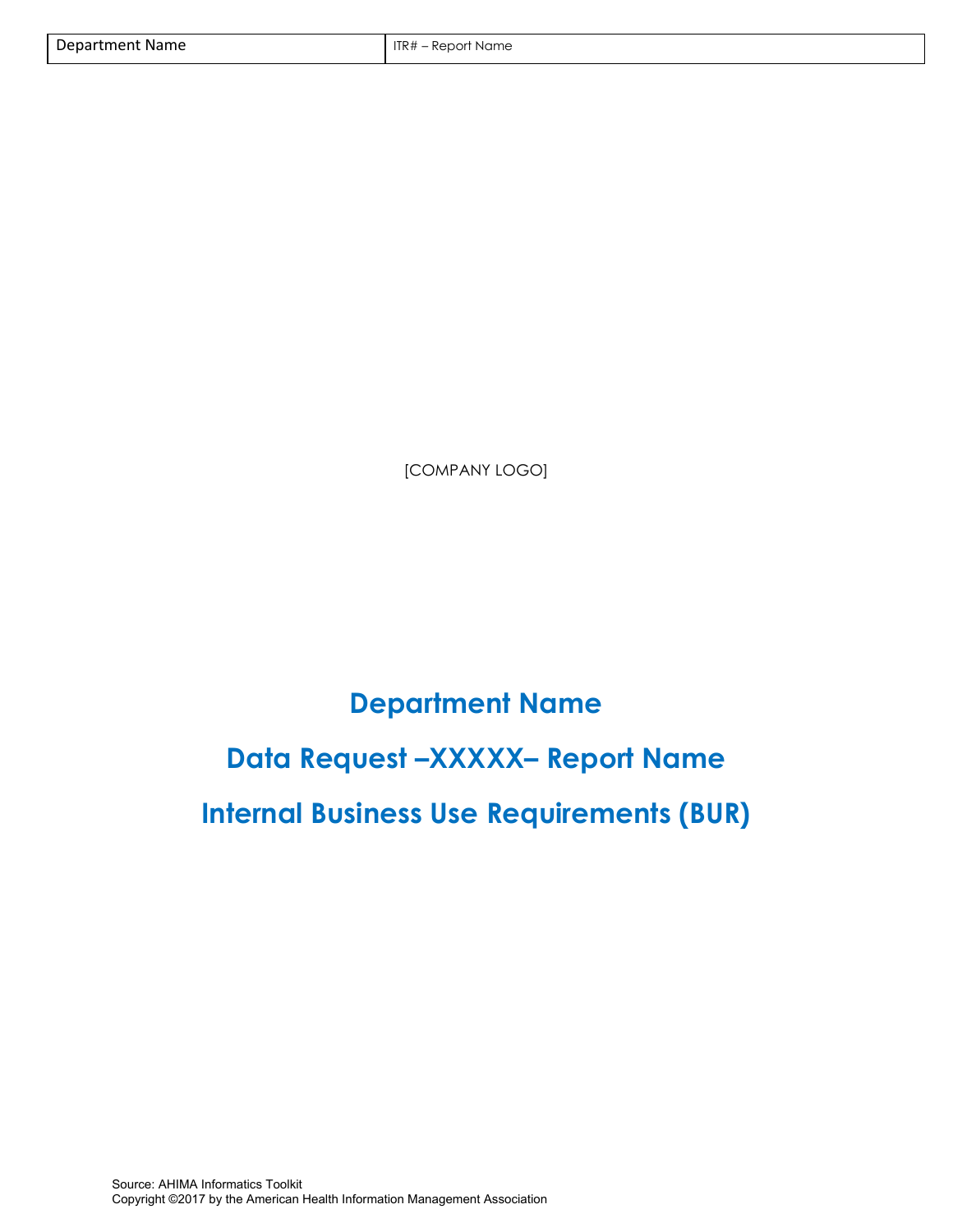| Department Name | ITR $#$<br>– Report Name |
|-----------------|--------------------------|
|                 |                          |

# **Revision History**

| <b>Date</b> | Version | <b>Description</b>   | Author  |
|-------------|---------|----------------------|---------|
| mm/dd/yyyy  |         | <b>Initial Draft</b> | BA Name |
| mm/dd/yyyy  | ∸       | Revised Draft        | BA Name |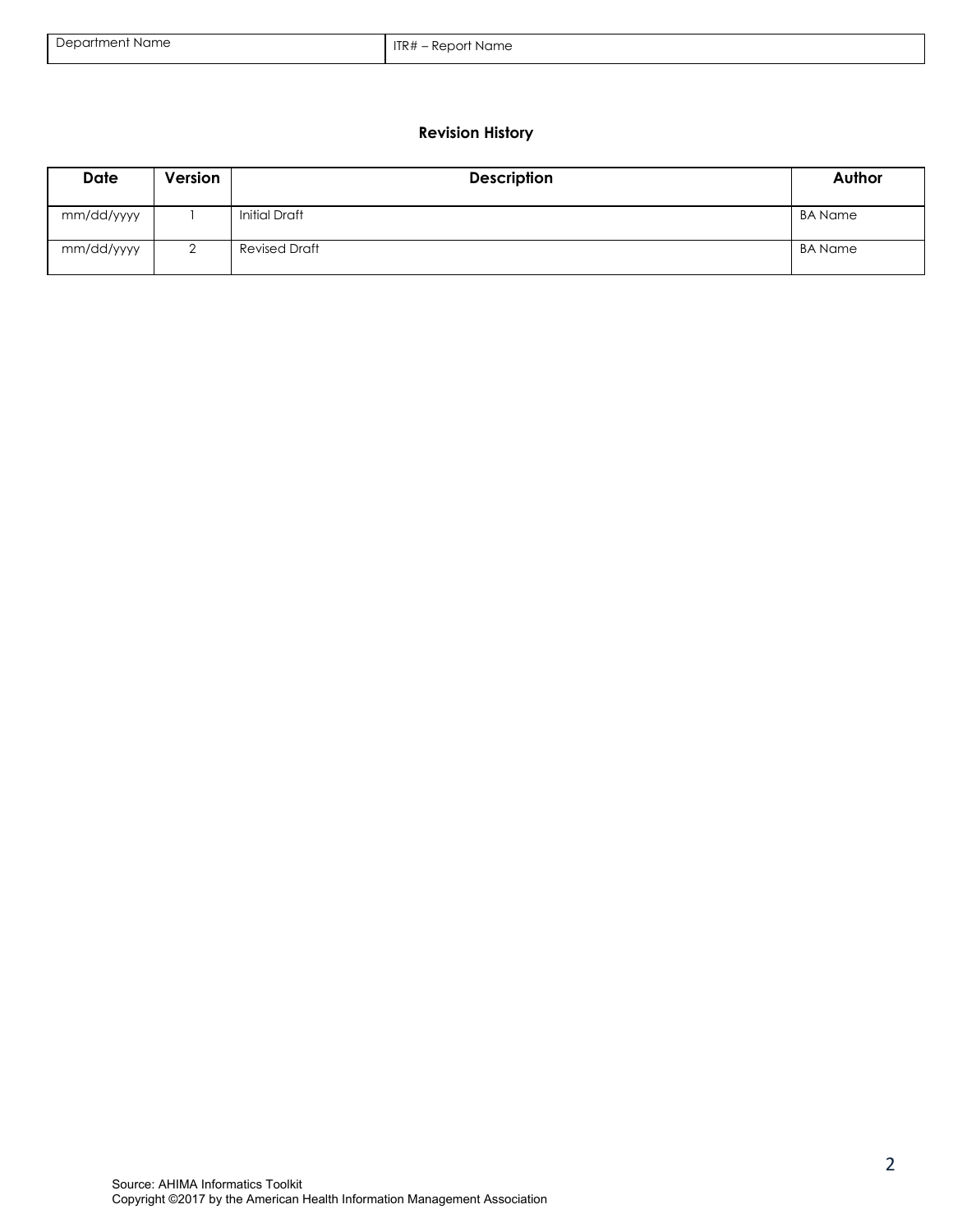## **Table of Contents**

| 1                       |                                 |  |
|-------------------------|---------------------------------|--|
|                         | 1.1<br>1.2<br>1.3<br>1.4<br>1.5 |  |
| $\overline{\mathbf{2}}$ |                                 |  |
|                         | 2.1<br>2.2                      |  |
|                         | 2.3<br>2.4                      |  |
|                         | 2.5<br>2.6                      |  |
|                         | 2.7<br>2.8                      |  |
|                         | 2.9<br>2.10                     |  |
|                         | 2.11<br>2.12<br>2.13            |  |
|                         | 2.14                            |  |
|                         | 2.15<br>2.16<br>2.17            |  |
| 3                       |                                 |  |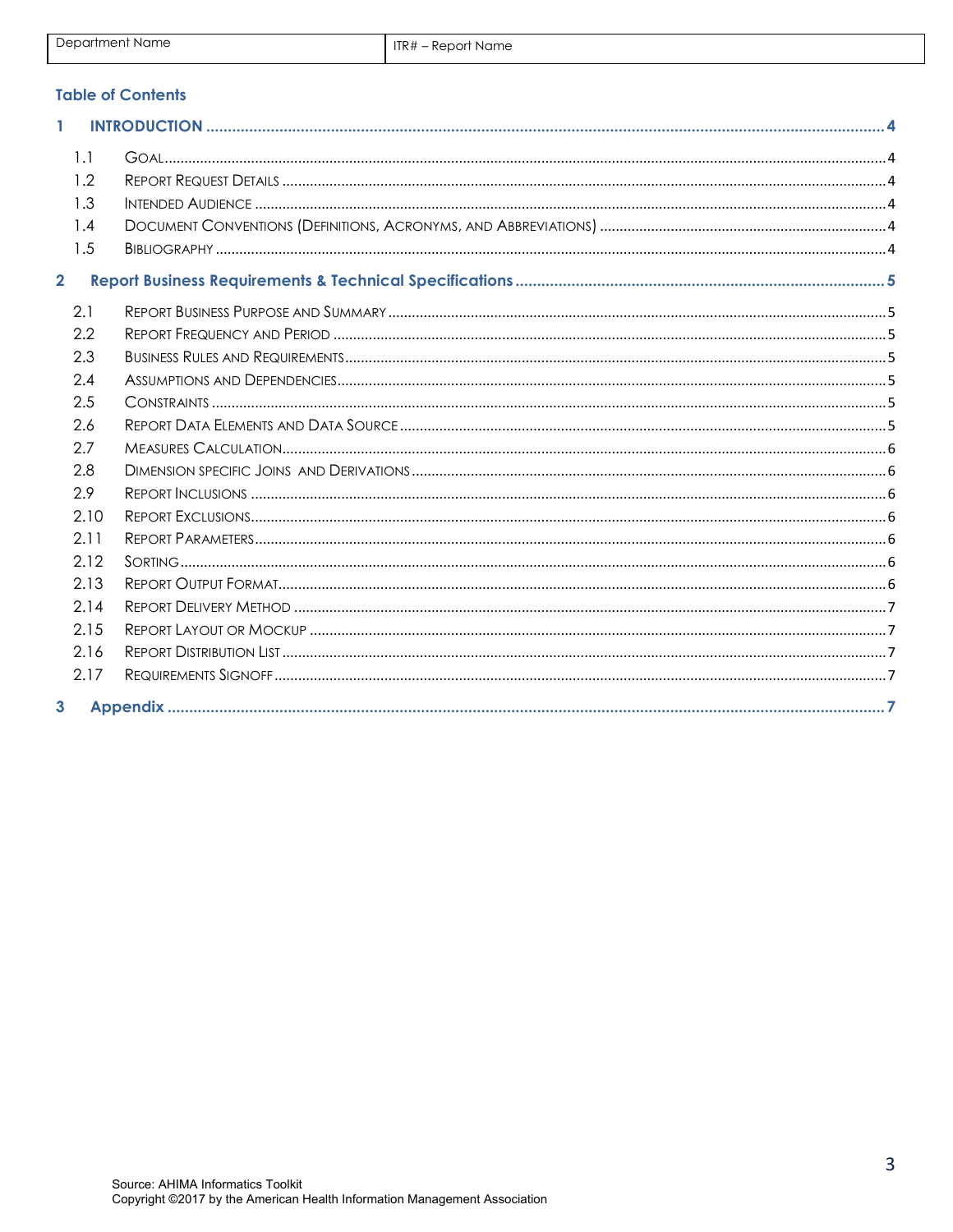#### <span id="page-3-0"></span>**1 INTRODUCTION**

## <span id="page-3-1"></span>**1.1 Goal**

[Report on X by LOC and Line of Business]

### **1.2 Report Request Details**

<span id="page-3-2"></span>

| <b>Report Name</b>           |                            |
|------------------------------|----------------------------|
| <b>Business Area/Domain</b>  |                            |
| <b>Regulatory (Yes / No)</b> | If Yes then Agency Name :- |
| Client                       |                            |
| <b>Business Contact</b>      |                            |
| <b>Business Sponsor</b>      |                            |
| <b>Business Analyst</b>      |                            |
| Request #:                   |                            |

#### <span id="page-3-3"></span>**1.3 Intended Audience**

[Health Plan/Department Name (System Plan ID)]

## <span id="page-3-4"></span>**1.4 Document Conventions (Definitions, Acronyms, and Abbreviations)**

**Acronyms: Definitions: Abbreviations:** 

## <span id="page-3-5"></span>**1.5 Bibliography**

- *1.5.1 Business Spec:*
- *1.5.2 Templates:*
- *1.5.3 BI-Operations stored procedure:-*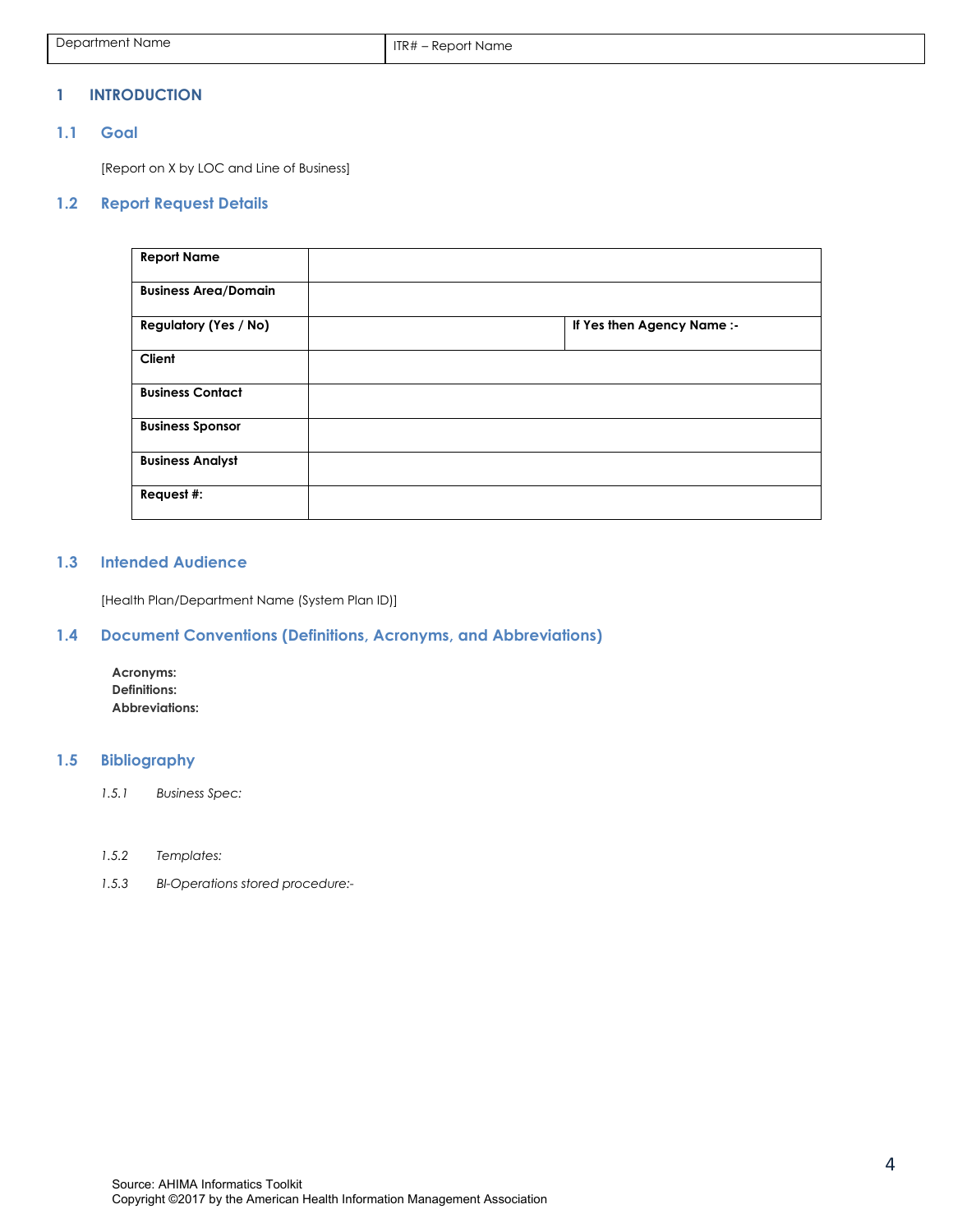## <span id="page-4-0"></span>**2 Report Business Requirements & Technical Specifications**

## <span id="page-4-1"></span>**2.1 Report Business Purpose and Summary**

[Short Description of purpose, which includes info on LOC, Dx, and Payer]

#### <span id="page-4-2"></span>**2.2 Report Frequency and Period**

| Frequency        | Yes / No | <b>Report Period</b> | Report Run Schedule/Due Date |
|------------------|----------|----------------------|------------------------------|
| One Time Use     |          |                      |                              |
| On Demand        |          |                      |                              |
| Weekly           |          |                      |                              |
| <b>Bi Weekly</b> |          |                      |                              |
| Monthly          |          |                      |                              |
| Quarterly        |          |                      |                              |
| Semi Annual      |          |                      |                              |
| Annual           |          |                      |                              |
| Other            |          |                      |                              |

## <span id="page-4-3"></span>**2.3 Business Rules and Requirements**

[Short description of field requirements]

- <span id="page-4-4"></span>**2.4 Assumptions and Dependencies**
- <span id="page-4-5"></span>**2.5 Constraints**

## <span id="page-4-6"></span>**2.6 Report Data Elements and Data Source**

| N/A |  |  |  |  |
|-----|--|--|--|--|
|     |  |  |  |  |
|     |  |  |  |  |

\*For Measures see Measures Calculation section below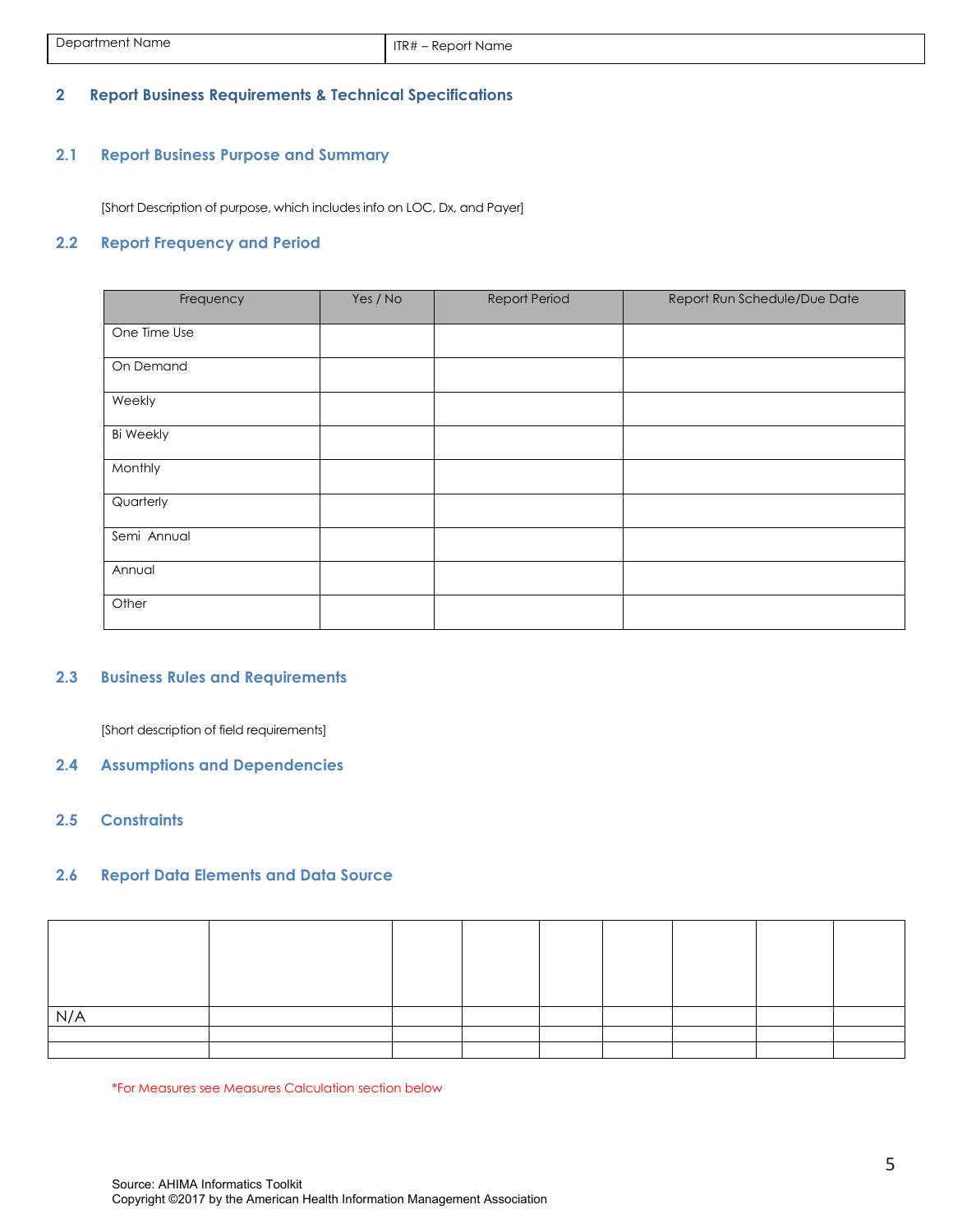| Department Name | ITR# – Report Name |
|-----------------|--------------------|
|                 |                    |

#### <span id="page-5-0"></span>**2.7 Measures Calculation**

- *2.7.1.1 Calculation*
- *2.7.1.2 Report Specific Measures*

#### <span id="page-5-1"></span>**2.8 Dimension specific Joins and Derivations**

*2.8.1 Derivations* 

*2.8.2 Joins* 

<span id="page-5-2"></span>

| SR.No | $\overline{\phantom{a}}$<br>[able | $\sim$ $\sim$<br><b>COIDITII</b> | Table 2 | Column 2 | 10.15<br>Condition<br>Joir |
|-------|-----------------------------------|----------------------------------|---------|----------|----------------------------|
|       |                                   |                                  |         |          |                            |
|       |                                   |                                  |         |          |                            |

## **2.9 Report Inclusions**

[List any report new inclusions/updates]

## <span id="page-5-3"></span>**2.10 Report Exclusions**

[List any report exclusions]

#### <span id="page-5-4"></span>**2.11 Report Parameters**

[Health Plan/Department (System plan ID)]

## <span id="page-5-5"></span>**2.12 Sorting –**

| Sort by Element Label | Ascending / Descending |
|-----------------------|------------------------|
| <b>NA</b>             | <b>NA</b>              |
|                       |                        |

## <span id="page-5-6"></span>**2.13 Report Output Format**

| Report Format            | Yes/No |
|--------------------------|--------|
| Excel                    |        |
| PDF                      |        |
| Any Special Instructions |        |